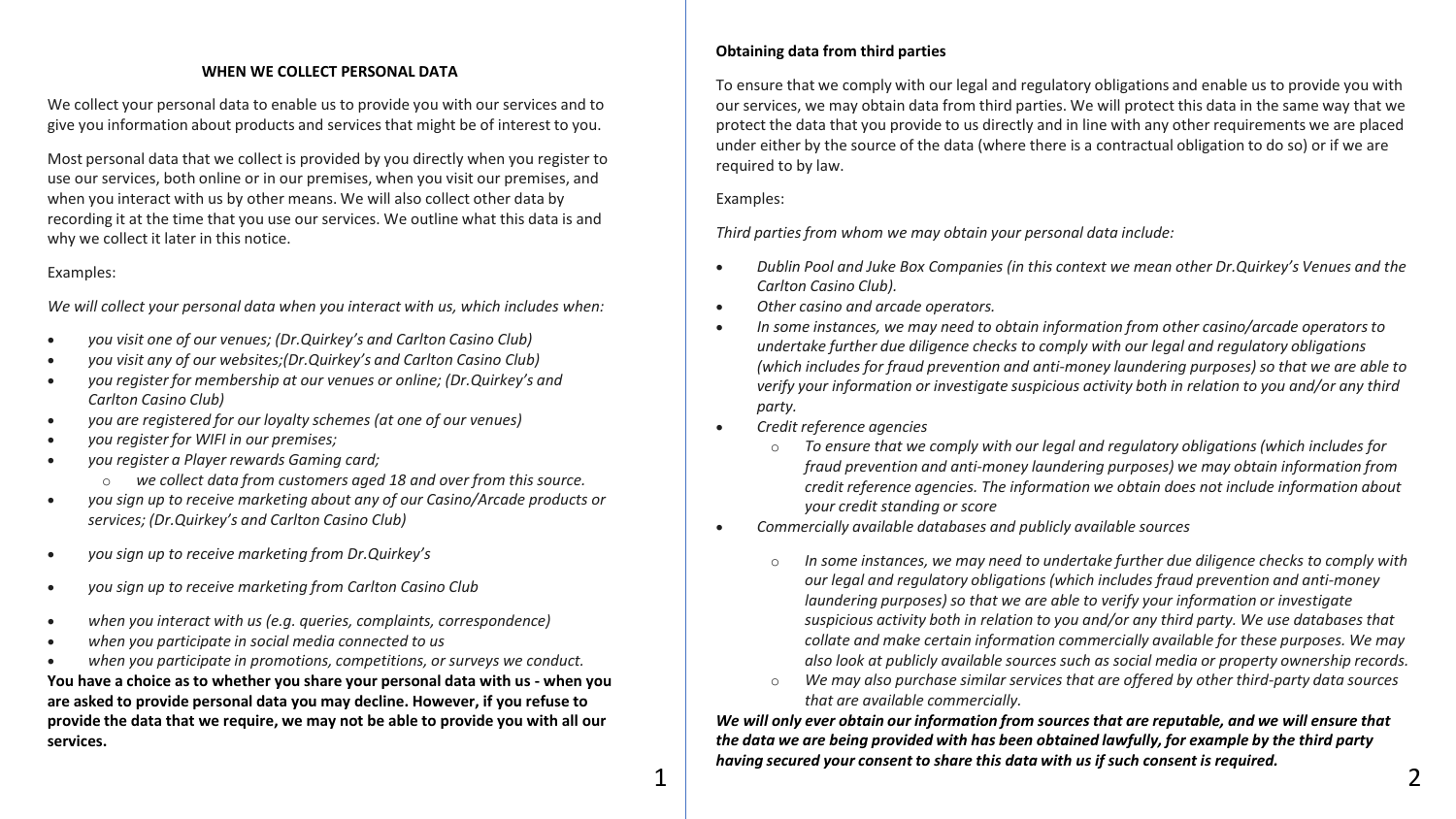Our legal basis for processing your personal data will vary depending upon the services that we provide you with and/or your choices.

Our main legal bases for processing your personal data are one or more of the following:

• **If you have given your consent to the processing of your data for one or more specific purposes. In the main, we will only process your Special Category personal data if you have given us your consent to do so.**

*Special Category personal data consists of data about your race; ethnic origin; politics; religion; trade union membership; genetics; biometrics; health; sex life; or sexual orientation.*

*We will ensure that we have asked for and received your explicit consent to us processing this type of data at the time that we collect it (or as soon as is possible if it is passed to us from a third party). We will explain to you why we collect this data and how long it will be retained at the time that it is collected.*

*Our processing of your Special Category personal data will be rare. An example will be when you are required to show you are fully vaccinated, where you share sensitive information with us about your health and when discussing responsible gaming concerns.*

• **Our processing is necessary for the performance of a contract to which you are party or in order to take steps at your request prior to your entering into a contract with us.**

*We process your data under this condition when you enter into a gaming or other service provision contract with us (i.e. whenever you sign up for player rewards programme at any of our venues). We require the data that we process under this condition to enable us to complete our obligations under that contract with you, for example to:*

- *Confirm your identity;*
- *Make payment to you/receive payment from you*
- *Contact you in regards to player rewards.*
- **Our processing is necessary for compliance with a legal obligation. On occasion, we may process your Special Category personal data under this condition.**

*We process your data under this condition as we are required to record certain information that you provide to us by law. This can be for:*

• *Prevention of money laundering and combating the financing of terrorism;*

**Our processing is necessary for the purpose of our legitimate business interests***.*

*Legitimate Interests refers the interests of Dublin Pool and Juke Box in conducting and managing our business, to enable us to provide you with the best service and products, and the most secure experience.*

*For example:*

- *we have a legitimate interest in ensuring that our marketing is relevant to you, so we may process your information to ensure that we only send marketing to you that is relevant to your interests;*
- *we have a legitimate interest in ensuring that we permit you to use our gaming products in a socially responsible manner so we may process your information to enable us to monitor your gaming activity.*

*When we process your information for our legitimate interests, we will make sure to consider and balance any potential impact on you (both positive and negative), and your rights under data protection laws against our interests. Our legitimate business interests do not automatically override your interests – we will not use your personal data for activities where our interests are overridden by the impact on you (unless we have your consent or are otherwise permitted by law).*

**You have the right to object to this form of processing if you wish. However, as we explain in the section Our use of your personal data, certain activities are central to our business, therefore if you were to object to certain aspects of our processing we may still have to process some of your other personal data on one of the other grounds of processing set out above.**

• *Compliance with law enforcement, court and regulatory obligations.*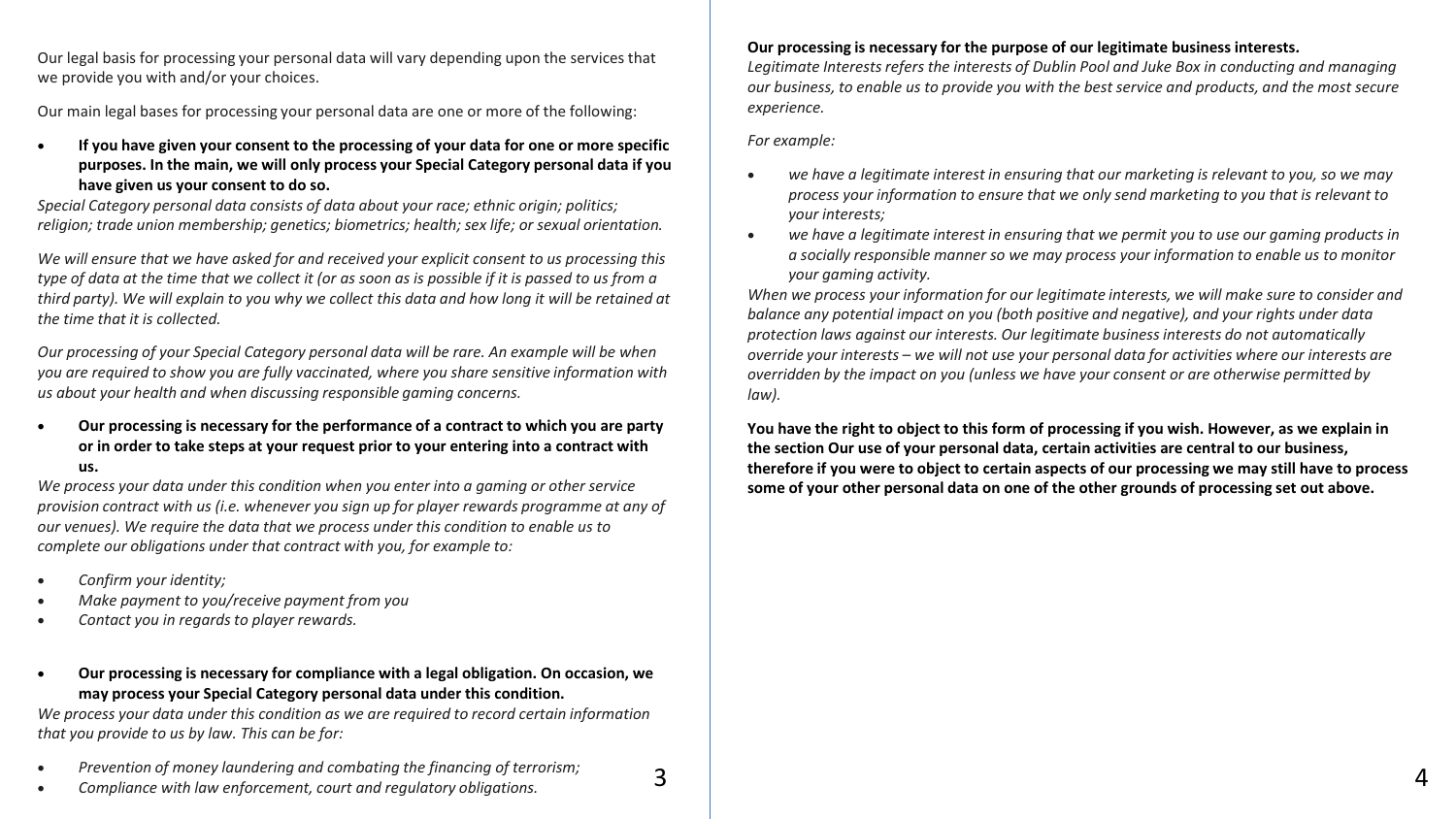### **Purpose : Fraud Prevention and Anti-Money Laundering**

• When you use our services, we may need to process and verify your personal data to comply with fraud prevention and anti-money laundering requirements, regulators' requirements and other industry standards. In some instances, we may share your personal information with third parties to conduct identification or verification checks and/or to enable financial transactions to be processed.

# *Specific examples are:*

- *Sharing and validating your data with credit reference agencies, fraud prevention agencies or for age verification purposes.*
- *Sharing and validating your data against databases or with commercial organisations which identify potential illegal activity or related indicators of the same.*
- *Sharing your data with law enforcement agencies.*
- *To ensure that illegal activity, including fraud and anti-money laundering, is prevented and detected, we may have cause to work with and share your data with other gaming operators. We will ensure that any data we share or receive for this purpose is shared or received lawfully and in line with industry guidelines.*
- *Monitoring your interactions with us for crime prevention purposes, for example cheating at gaming.*

*Sharing and validating your data (to the minimum extent necessary) with other gaming operators, service providers, banks, financial institutions and payment service providers / gateways, 'Acquiring Bank', Alternative Payment Method Providers, the International Association for Casino Surveillance and similar bodies or associations in the interests of security, good practice or safety, for the purposes of the prevention and detection of crime, cheating, counter-fraud measures and investigations (including the verification and investigation of "chargeback" claims relating to your transactions with Dr.Quirkey's), money laundering, other impropriety, and in order to uphold gaming integrity.*

**In our view, our processing of your personal data under this category is essential to our ability to comply with legal and regulatory requirements, and to protect our business and guests. Should you object to our use of your data for these purposes your only option may be to close your account and/or not use our services. Even if you do so we may retain some data for a period of time due to legal and/or regulatory obligations.**

# **Compliance with legal and regulatory bodies**

- We are subject to a number of laws and regulations and we are required to process and provide personal data requested by regulatory bodies, law enforcement agencies and the courts.
- Some of the legal and regulatory obligations we are placed under require us to use personal data collected for certain purposes and/or to retain it for a specified time period.
- We may also be required to share information with industry bodies.
- We have in place a number of safeguards and mitigations to ensure that your personal data is processed proportionately and safely when processed for these purposes.

# *Specific examples are:*

- *Carrying out checks during the course of your relationship with us to ensure that you are gaming legally. These checks may include the securing of a copy of identification, for example a copy of your passport or asking you to evidence the source of your funds.*
- *Carrying out checks, monitoring your play, and segmenting or profiling the data we hold about you and your gambling with us to ensure that you are gambling responsibly and to enable us to identify and intervene when we think you may be at risk of problem gambling;*
- *In some instances, we may ask third parties to assist us with this segmentation or profiling. Such parties may also include other companies within Dublin Pool and Juke Box companies.*
- *Conducting checks against the national self-exclusions schemes in any country to which we might subscribe from time to time so that we can apply your chosen restrictions to services we provide to you.*
- *Compliance with requests for disclosures by law enforcement agencies, regulatory bodies or the courts.*
- *Using records held for other audit, insurance, legal and regulatory compliance purposes.*
- **On occasion you may indirectly provide us with sensitive information, such as your ethnicity (for example if you provide us with identification documentation). We will only use this information for the specific purpose for which it is provided.**
- **You may also provide us with sensitive information about your psychological or physical health, in particular if you were to talk to us about problems with gaming. We understand the sensitivities surrounding such disclosures and will only ever use this information to provide you with support or to ensure we comply with legal or regulatory obligations.**

**In our view, our processing of your personal data under this category is essential to our ability to comply with legal and regulatory requirements, and to protect our business and guests. Should you object to our use of your data for these purposes your only option may be to close your account and/or not use our services. Even if you do so we may retain some data for a period of time due to legal and/or regulatory obligations.** 5 **6**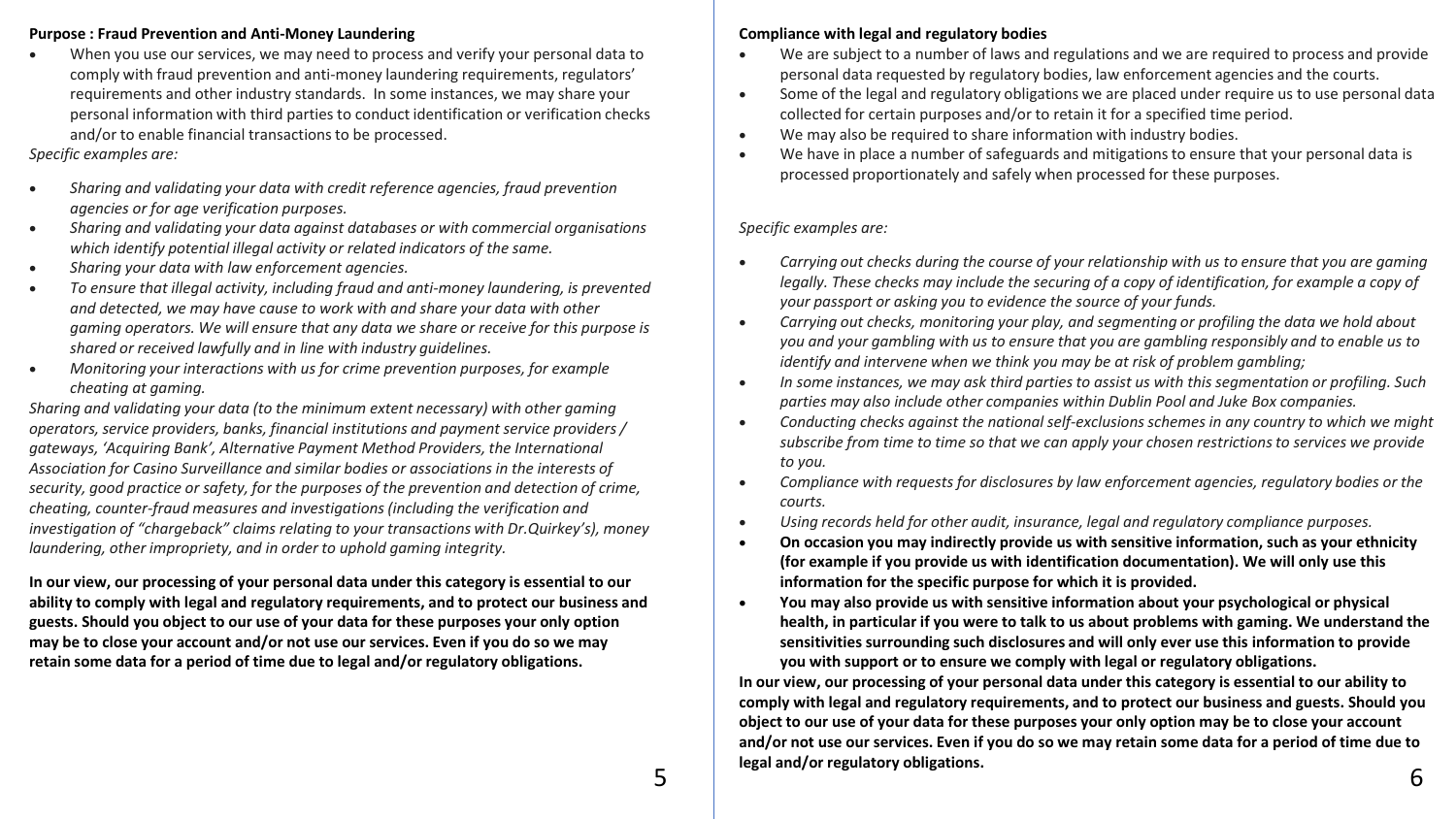### **General Commercial operations**

• We use personal data to manage the day-to-day operation of our business and to enable us to provide you with our products and services. This includes management of guest preferences, suppliers, and other relationships, sharing information within Dublin Pool and Juke Box, implementing safety procedures and allocating resources.

*Specific examples are:*

- *Facilitating the creation of your membership or account, or our provision of services to you.*
- *Responding to queries we receive from you (for example by email, text, social media etc) and providing guest support services via our support channels – e.g. interacting with you via our 'Live Chat' service.*
- *Administering your participation in our rewards / loyalty schemes including our 'Player Rewards' scheme.*
- *Using technical information about your device, such as browser version, operating system, IP address and location data to ensure our websites are functioning correctly and that you are presented with the correct version.*
- *Contacting you about important service matters (non-marketing).*
- *To maintain our records, including transactional, financial and player records.*
- *Storing (with your prior agreement) your Card Credentials in relation to payments made via your PlayerRewards account ensuring that you do not need to re-enter your preferred payment card details for every transaction you complete with us.*
- *To monitor and analyse activity in our casinos/Arcades to enable us to personalise your experiences with us. For example by personalising the rewards you receive via Player Rewards.*
- *To conduct internal analysis of our guests to enable us to understand why and how you use our services and what we can do to improve them. For example, we may monitor the busiest times in our premises so that we can ensure we have the requisite number of staff available or we may consider the broad demographic groups who use our services at different times and in different locations so that we can offer appropriate facilities and services to those sites.*
- *To share information with other companies within Dublin Pool and Juke Box Companies.*
- *Administering your responsible gaming controls.*
- *Reporting management information.*
- *Monitoring physical access to offices, visitors, conducting CCTV operations and audio recordings.*
- *To monitor your use of our products and services for business intelligence purposes (for example to enable us to monitor the performance of our products or services and in order to protect our interests). For example we may monitor your use of our services to ensure that you act in line with our terms and conditions so that we can identify activity that may be prejudicial to our commercial interests (for example fraudulent activity) and take requisite action such as by restricting the services we provide to you.*
- *For drquirkeysgoodtimeemporium.com, we may analyse your online activity to improve the user experience of our online services / website and account platform presentation, layout or functionality.*
- *Managing third party relationships.*

# *Processing identifiable personal data by anonymising/de-identifying/reidentifying/pseudonymising.*

- *To enable you to participate in interactive features of our services when you choose to do so, including administering your voluntary participation in any promotional events, engagement surveys , market research activities, competitions or prize draws from time to time*
- *To keep our services and websites safe and secure.*
- *To improve our products and services through troubleshooting, testing, analysis, and research activities.*
- *Conducting research in connection with our obligations as a socially responsible gaming operator – for example, making samples of anonymised or pseudonymised player data available to our third party research partners for the purpose of developing our responsible gaming safeguarding / problem gaming detection measures.*
- *For information, system, cyber and network security. For example we will use personal data you provide to us to monitor, detect and protect our business, its infrastructure, networks, computer systems, information, intellectual property and other rights from unwanted security intrusion, access, disclosure of and acquisition of information, data and software breaches, hacking, industrial espionage and cyber attacks.*
- We may use cookies to facilitate our ability to personalise some of the services we refer to in this section. You can control this through your browser settings. Please see the Cookies Policy for more information on our use of Cookies and how to manage their settings.

**In our view, our processing of your personal data under this category is essential to our ability to ensure that we protect our commercial interests. Should you object to our use of your data for these purposes you have the option to close your account and/or not use our services. Even in these instances we may retain some data for a period of time due to legal and/or regulatory obligations.**

• *Conducting market research.*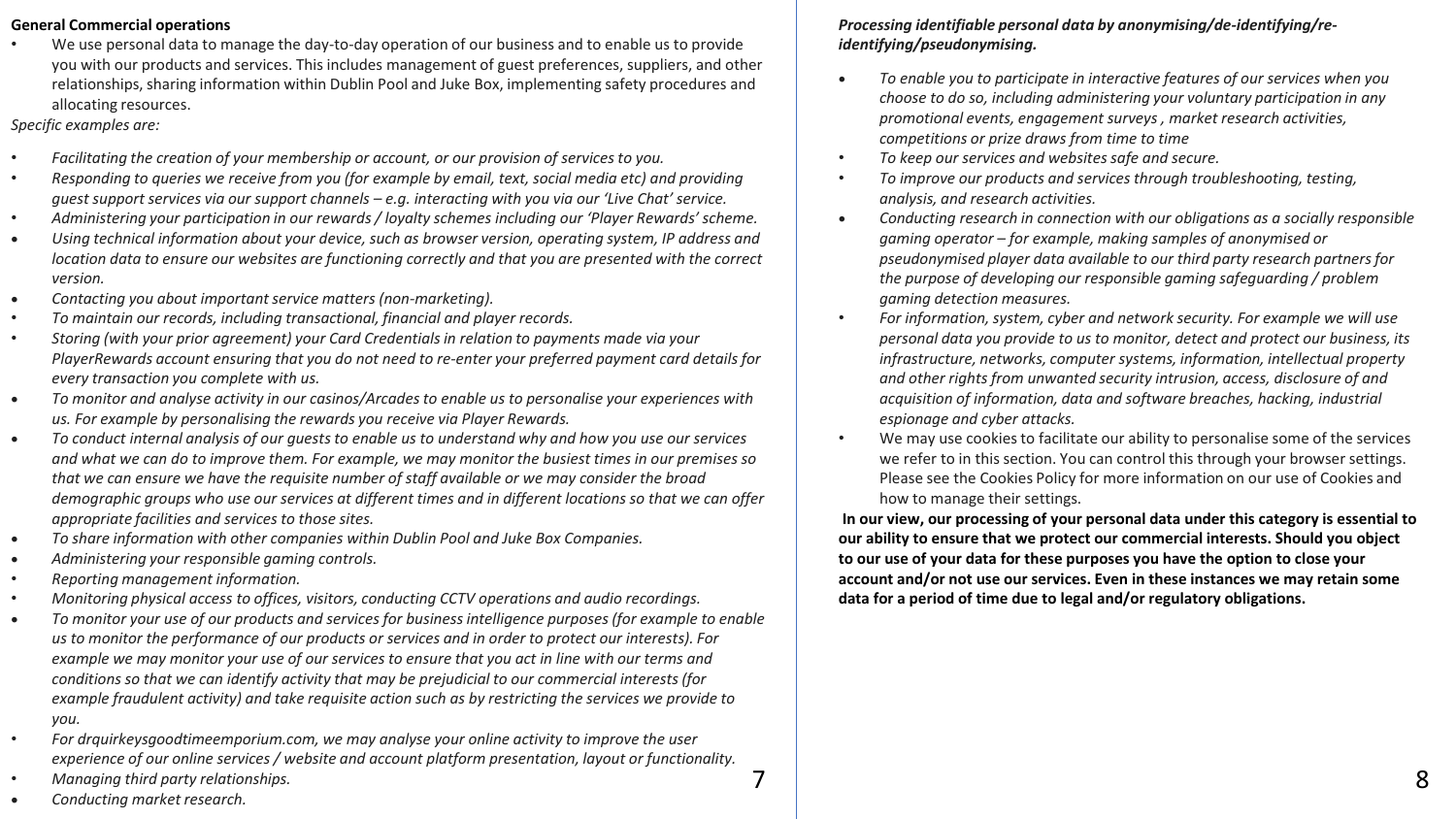# **Marketing**

- We will process certain personal data to gather market intelligence, promote products and services, communicate offers to individual guests and monitor the use and take up of our loyalty and reward cards and points and promotions (for example, so that we will have an understanding of your interests so that we can send you offers more relevant to you).
- We may also provide aggregated and pseudonymised or anonymised data to third parties – where we do this, we will ensure that these third parties take appropriate measures to secure any personal data that is provided, however we would look to anonymise / pseudonymise where possible. **We will never pass your contact information to third parties for them to use for their own marketing purposes unless we have your consent. Where you have opted-in to receive direct marketing communications from us (or have not chosen to opt-out as the case may be) we may from time to time engage third party service providers to carry out direct marketing activities on our behalf. In such cases, our third party service providers are not permitted to use your details for their own direct marketing activities or to pass your data on to any other third parties for these purposes. Such arrangements are subject to contractual protections to ensure the safeguarding and integrity of your data in accordance with the relevant data protection laws.**

*Specific examples of the marketing we will undertake are:*

- *Direct marketing by email, SMS, telephone, push notification, Whatsapp.*
- *Targeted advertising on social media.*
- *Marketing by post.*
- **When you purchase a product or service from us (for example, become a registered member of our Casinos, or register for a Player Rewards Gaming card, we will contact you by email and/or SMS for the purposes of direct marketing about similar products and services automatically. This is known as the "soft opt-in" rule under current eprivacy regulations. In these circumstances we will provide you with a simple means of refusing our use of your personal data for these purposes both at the time we collect your details and in each subsequent communication we send to you.**

**In addition, you can opt-out of marketing at the time that you become a member or initially transact with us, at any point by contacting our customer support services, or by asking at any of our reception desks.**

# **Preference Centre**

- We will only ever contact you in accordance with your contact preferences.
- *Our main means of contact will be by post, email, SMS, telephone, Whatsapp and push notification. From time to time we may contact you by other means (for example via social media).*
- *Matters we may contact you about include existing or future services, products, promotional offers, loyalty and rewards incentives, service changes and other of our activities and those of our group companies which we think may be of interest to you.*

**You can update your contact preferences or opt-out from the receipt of direct marketing at reception, or by following the instructions in any marketing communications we send you.**

# **Use and Website Marketing**

• If you are a user of our Website, we may send you push notifications. You can disable these notifications independently through your device settings.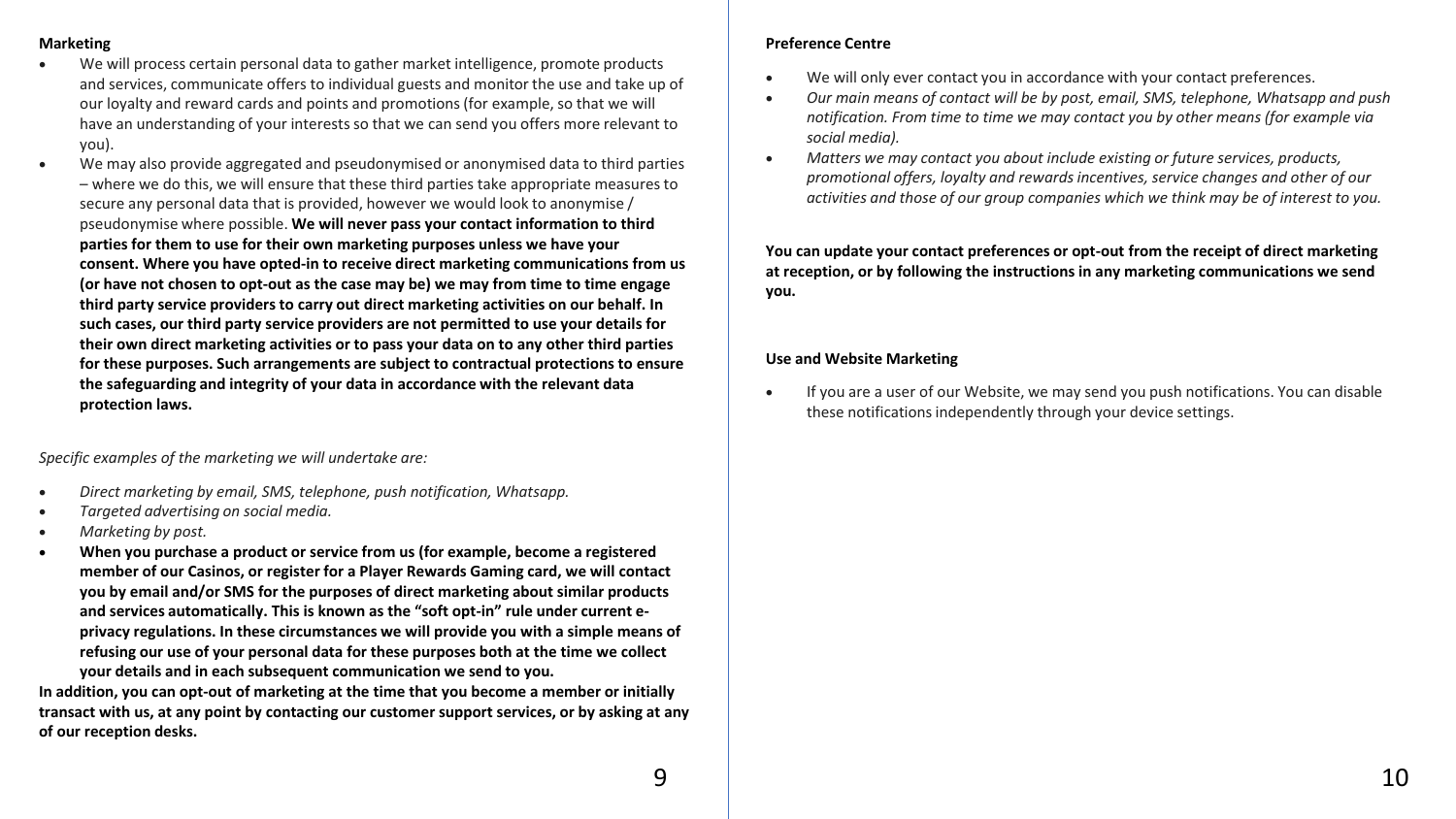### **Profiling or segmentation Marketing**

- We would like to be able to contact you about specific offers and promotions that we believe will appeal to you.
- In order for us to be able to approach our marketing in a socially responsible and non-invasive manner we need to fully understand your use of our services by carefully analysing your preferred products and average spend alongside the records that we hold about our other guests.
- We analyse your data by placing it into pre-determined segments based on the specific offer or promotion we are operating.
- *Our segments are identified using information such as:*
- *Product (to ensure that we only contact you about your preferred products)*
- *Spend (to ensure that we only bring offers to your attention that correlate with your preferred spend and that we act in a socially responsible manner)*
- *Location (to ensure that we only contact you about offers that are realistically accessible by you from a geographical perspective)*
- **We will never use any special category personal data that we hold about you for marketing profiling purposes unless we have your explicit consent to do so.**

### **Social Responsibility / Anti-money laundering / Business records**

- We may also profile or segment your personal data to ensure that we act in socially responsible and lawful manner, and to enable us to produce anonymised transactional business reports.
- We will only share the results of this information externally if we are required to do so by law.

#### **Important Information**

- We will only profile or segment your personal data if you have told us you are aged over 18.
- **We strongly believe that our guests would rather receive marketing information that is relevant to their preferences. Our ability to segment or profile the information that we hold is essential if we wish to ensure this occurs. All our marketing is tailored in this way.**

# **IF YOU DO NOT WANT US TO SEGMENT OR PROFILE YOUR INFORMATION FOR MARKETING PURPOSES, YOU WILL NEED TO OPT-OUT OF THE RECEIPT OF ALL MARKETING FROM US.**

- **You can opt-out of marketing at the time that you become a member of our casinos or initially transact with us, by contacting our customer support services, or by asking at any of our reception desks.**
- **If you have opted-out of the receipt of marketing we may still segment your data for the sole purpose of ensuring you do not receive marketing information from us. We will continue to personalise our online services.**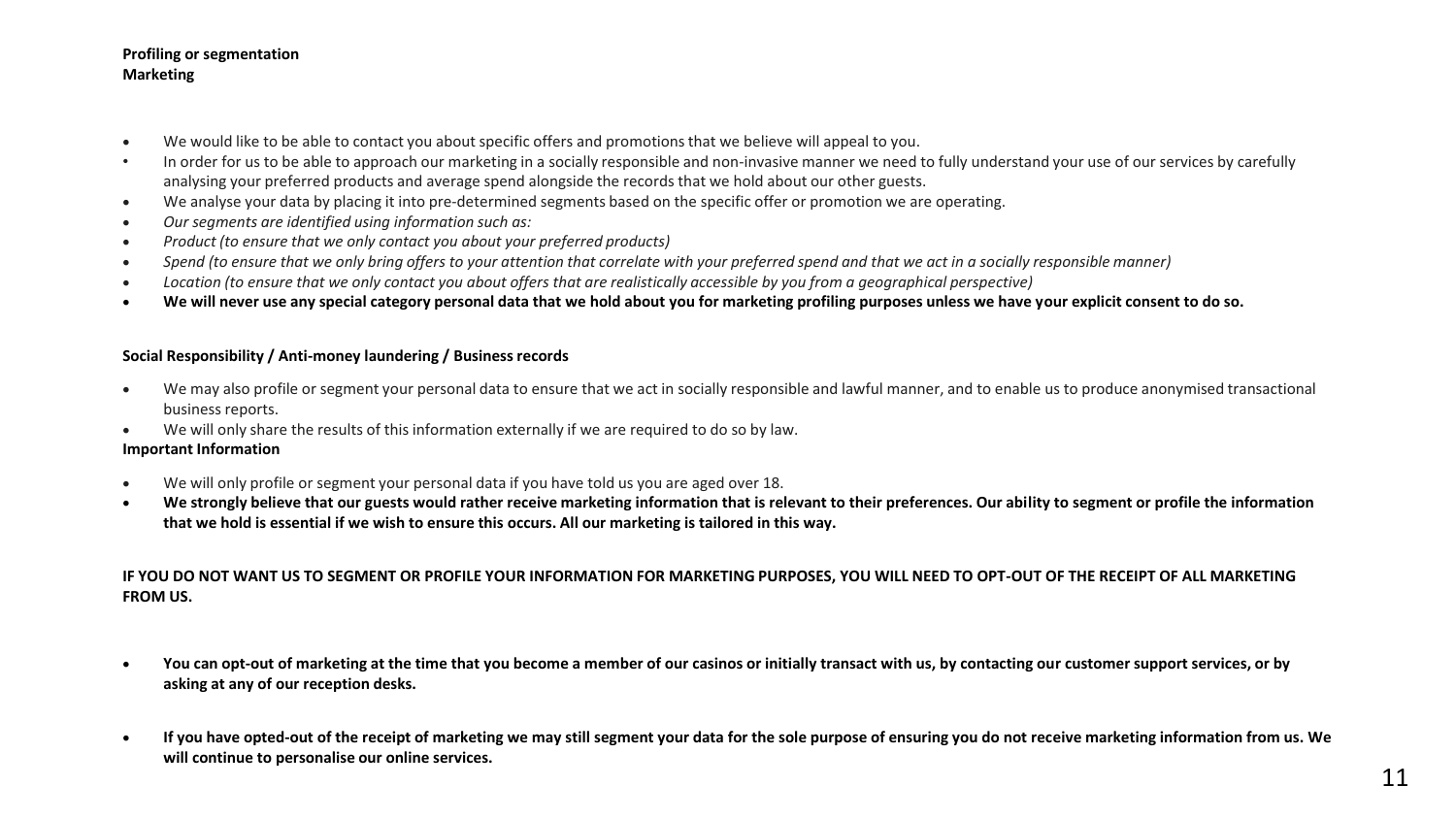# **Sharing with or processing by third parties**

We may need to provide your personal data to third parties in order to deliver certain aspects of our services to you and to generally run our day to day business operations. The majority of these third parties are our service providers or other companies within Dublin Pool and Juke Box. Where we do this, we will ensure that these third parties take appropriate measures to secure your data.

*Specific examples are:*

- *Providing your data to other gaming operators, service providers, banks, financial institutions, the International Association for Casino Surveillance and similar bodies or associations*  in the interests of security, good practice or safety, cheating, bonus abuse and other service mis-use, counter-fraud measures and investigations (including the verification and investigation of "chargeback" claims relating to your transactions with Dublin Pool and Juke Box companies), money laundering, other impropriety, and in order to uphold gaming *integrity.*
- *Processing your payment transaction data in conjunction with our third party payment service providers and payment gateways, banks or financial institutions acting as 'Acquiring*  Banks' and Alternative Payment Method Providers (APMPs) in each case to enable us to receive payments from you and to credit payments to you (e.g. the payment of gaming *winnings or the withdrawal of funds back to your card). In such circumstances, third party payment service providers and gateways, Acquiring Banks and APMPs may act as Data Controllers in their own right in respect of certain processing activities associated with receiving and making payments.*
- *Providing your personal data to other Dublin Pool and Juke Box Companies in relation to services they provide, offer, or consider providing to you and for any other purpose which would be permitted under this policy if we undertook the same processing of your data. Such processing is also necessary for us to carry out our day to day business operations in the context of a multi-brand group of companies.*
- *Providing your personal data (typically basic information such as your name and contact information) to social media operators including (but not limited to) Facebook and Instagram to facilitate our marketing to you via the social media channels that you participate in. Use by those social media operators for that purpose will also be subject to the privacy policies that such operators provide to you, and where applicable, to the contact preferences, consent and privacy settings that you have given those operators in relation to their use of your personal data. Please note that your preference centre settings will not be reflected in our marketing via these third parties; they only apply to marketing sent directly by us.*
- *Sharing your device, content and log Information with our service and analytics providers in order to enable them to analyse website performance, improve our services, or tailor web and landing pages to any identified preferences.*
- *Sharing your data with market research agencies for research and analysis purposes.*
- *Sharing your data with credit reference agencies.*
- *Sharing your data with prospective and actual buyers (and our professional advisors) in the event of the proposed sale or restructuring of any part of our business. Such disclosures shall be subject to adequate contractual obligations of confidentiality to ensure the safeguarding of your personal data.*
- *Sharing your data (to the minimum extent necessary) with our third party professional advisers for the purposes of obtaining legal, regulatory, accounting, tax, insurance or other professional advice where required.*
- *Sharing your data (to the minimum extent necessary) with our third party insurers for the purposes of administering insurance related claims and commencing / defending legal claims.*
- *Sharing your data (to the minimum extent necessary) with our third party service providers in order to administer and give effect to Data Subject Rights – e.g. sharing CCTV images with our third party visual / audio redaction specialists in order to redact third party personal data / images in connection with a Data Subject Access Request.*
- We may in some instances have to share your data with third parties who provide services to us that are based in countries that are outside of the European Economic Area (this being the European Union and Iceland, Liechtenstein and Norway ("the EEA")) or permit these third parties to access our systems. Whenever we disclose your personal data to third parties we will require that third party to have technical and organisational measures that reflect those within the EEA are in place.  $12$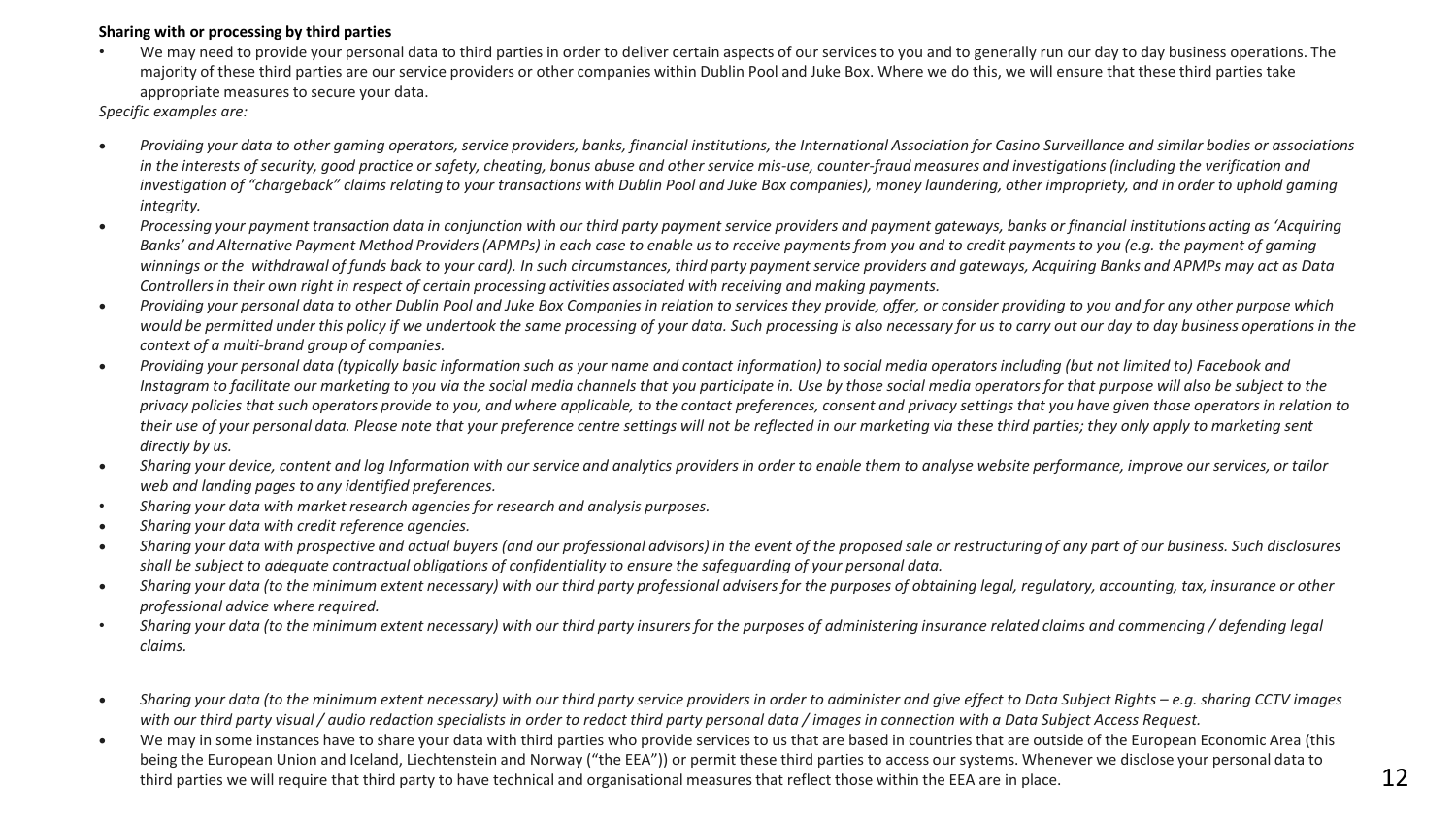# **RETENTION, STORAGE AND PROTECTION OF PERSONAL DATA**

# **Retention**

We will retain your personal data for as long as we need it in order to fulfil the purposes that are outlined in this Privacy Notice provided that we have a valid legal reason to do so. Because these needs can vary depending upon the purpose of our processing the data, the length of time that we process the data can vary significantly.

*In order to determine the length of time we will retain your data we consider the following factors:*

• *How long is the data required to enable us to provide you with our services? - For example: To maintain adequate business and financial records, to enable us to contact you in line with your preferences, to enable us to comply with lawful requirements.*

• *Is the personal data we hold about you Special Category personal data?*

*- For example: Data about your race; ethnic origin; politics; religion; trade union membership; genetics; biometrics; health; sex life; or sexual orientation.*

• *Are we subject to a legal, regulatory, or contractual obligation to retain the data?*

*- For example: We are under an obligation under the Money Laundering, Terrorist Financing and Transfer of Funds (Information on the Payer) Regulations 2017 to keep a record of all customer due diligence records we have for a period of 5 years following the end of a business relationship.* 

When we no longer need to retain your personal data we will always ensure that it is deleted securely by us and we will also require third parties with whom we have shared your personal data to have deleted it also.

In instances where we want to retain data for analysis purposes for a longer period than we are able to we will anonymise this data such that it can no longer be linked back to you. Where we do this the information will no longer be your personal data.

Please note that if you opt-out from the receipt of marketing from us, we may need to retain your contact information in order that we can ensure that you no longer receive such marketing.

•*In general we will retain the majority of your personal data for a period of 5 years after the conclusion of your business relationship with us. We consider a business relationship to be at an end if you have not interacted with us at all for a period of 13 months. At this point we will retain your data and we will no longer process it for any other reason other than its deletion unless and until you further engage with us.* •*If you have a gaming account or membership with us, but you have never used our gaming services, we will retain your data for a period of 3 years. If you have not interacted with us (logged in to an account, visited our premises, clicked through a link in a marketing email, logged into our preference centre) for a period of 13 months we will stop any processing of your personal data beyond its retention and deletion unless and until you further engage with us.*

•*If you are subscribed to our marketing only and do not have an active account or membership with us, we will delete all personal data that we hold about you at the point that you opt-out to the receipt of any marketing material from us.*

•*CCTV footage from our premises is generally retained for a maximum period of 30 days.* •*There will be some exceptions to the period of time we retain your personal data. For example, we may retain your data for a longer period if you have self-excluded from gambling with us or if we need to retain your data because of ongoing litigation.*

# **Storage and protection of personal data**

We are committed to taking appropriate technical and organisational measures to protect your personal data against unauthorised or unlawful processing and also against accidental loss, destruction or damage. We use a variety of technologies to help to protect your personal data.

For example, we ensure that your personal data is stored on computer systems that have limited access and that are in secure controlled facilities, we ensure that appropriate protection is in place whenever we allow access to your personal data by third parties.

•*We adhere to high security standards in order to protect any information you give us.*

•*Any data you give us will be retained in a secure environment and access to it will be heavily restricted on a 'need to know' basis.*

•*The primary storage location of your personal data will be in Ireland in respect of our land-based business activities in Dublin*

•*. However, as outlined in this Privacy Notice, we may in some instances disclose your personal data to third parties. Where we disclose your personal data to a third party, we require that third party to have appropriate technical and organisational measures in place to protect your personal data. In instances where we are required by law to disclose your personal data to third parties (for example to law enforcement agencies) we have limited control over how it is protected by that third party.*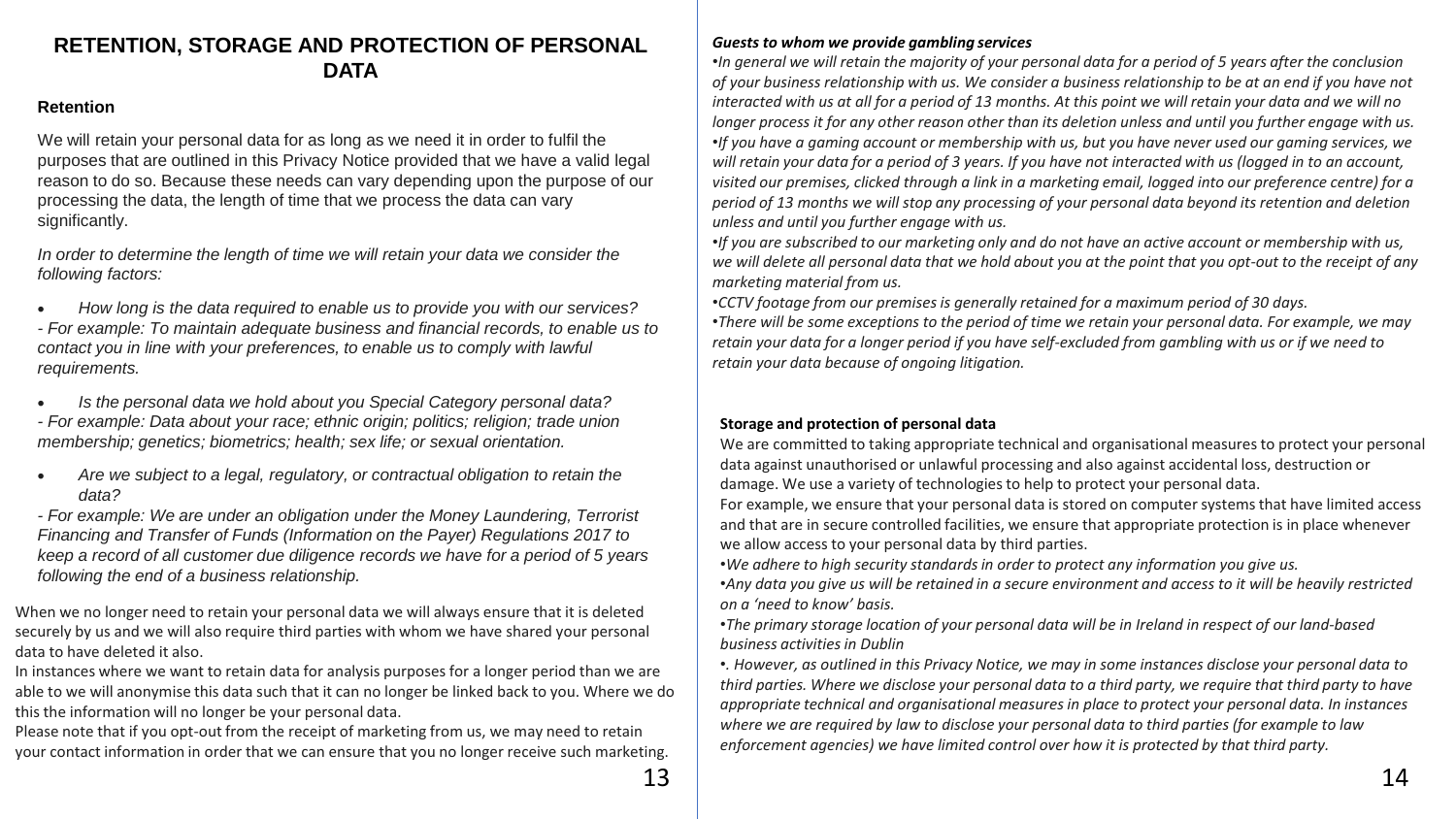## **YOUR RIGHTS**

Under the General Data Protection Regulation, the GDPR 1988 – 2018, you have a number of rights with regard to your personal data.

# **Your right to access the data we hold about you**

•You have the right to request from us access to your personal data along with confirmation as to whether your personal data are being processed and the purposes of such processing.

- To submit a request for access to your personal data, please contact us at info@carltoncasinoclub..com.
	- We will require that you provide us with proof of identity before we comply with such requests.
	- We are also likely to ask you some additional questions to assist us in providing the information you are looking for.

## **Your right to have inaccuracies in your personal data corrected**

•You have the right to obtain from us the rectification of any inaccurate personal data that we hold.

•*Please note that it is possible for you to rectify any inaccurate personal data that we hold fairly quickly and easily by undertaking one of the following actions yourself.*

- *Contacting customer services by email, telephone or live chat;*
- *Asking at the reception in any of our operating premises.*

•*Alternatively you can contact us at info@carltoncasinoclub.com and submit a request for the same.*

### **Your right to erasure**

•You have the right to request that we erase your personal data in certain circumstances. •*These circumstances are where:*

- *our retention is no longer necessary in relation to the purposes for which they were collected;*
- *if we are processing your data with your consent, you wish to withdraw that consent*
- *if we are processing your data in our legitimate business interests and we have not demonstrated overriding legitimate grounds to continue to process your data in the event that you have objected to such processing (see below);*
- *if your personal data have been unlawfully processed;*
- *if we are required to erase your data in compliance with a legal obligation.*

•*It is of note that, other than data collected exclusively through our membership or commercial relationship, we do not process your data with your consent. Requests for erasure based on the withdrawal of consent alone outside these circumstances are unlikely to be complied with. We will delete your data when you opt-out of marketing if the only data we hold is within CRM.*

•*We will not delete your personal data if we still have a valid fraud, anti-money laundering, legal or regulatory obligation to retain it, unless the courts or our regulators require us to do so.* •*If you wish to exercise this right, please contact us at info@carltoncasinoclub.com.*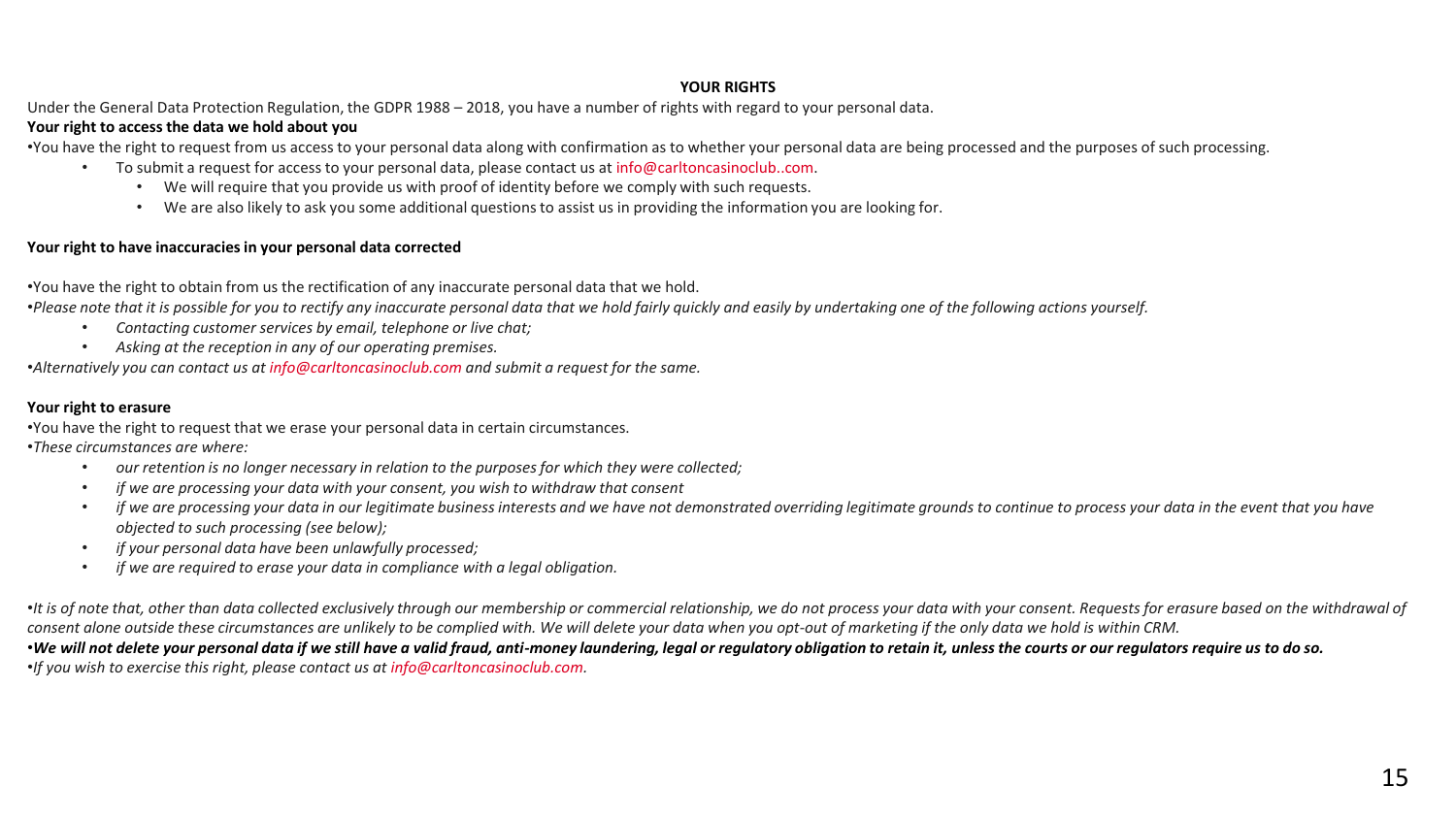### **Your right to restrict our processing of your personal data**

•You have the right to require that we restrict our processing of your personal data in certain circumstances.

•*These circumstances are where:*

- *you have contested the accuracy of your personal data (restriction for a period to enable us to verify the accuracy of the personal data);*
- *our processing is unlawful and you oppose the erasure of your personal data;*
- *we no longer need the personal data but you require it for the establishment, exercise or defence of a claim;*
- *you have objected to our processing of the data, pending the verification whether our legitimate grounds override yours.*

•*In instances where we have restricted our processing of your personal data, we will inform you when the restriction of such processing has been lifted.*

# **Your right to data portability**

•If we are processing your data with your consent or because our processing is necessary for the performance of a contract to which you are a party and such processing in carried out by automated means, you have the right to receive your personal data from us in a commonly used and machine readable format and to transmit this data to another data controller.

•*If you wish to exercise this right, please contact us at info@carltoncasinoclub.com.*

•*Please note that the information we will provide in response to a request under this right is limited to:*

- *Personal contact details held*
- *Gaming history records held.*
- *Payments made or withdrawn.*

# **Your right of objection to certain processing activities**

•If we are processing your data in our legitimate business interests you have the right to object to such processing on grounds relevant to your particular situation at any time. •*In instances where you object we are obliged to cease our processing of your personal data unless we can demonstrate compelling legitimate grounds for the processing which override your interests, rights and freedoms, or for the establishment, exercise or defence of legal claims.*

•*The majority of the activities we undertake are central to our business so were you to object it will usually mean that you have to terminate your membership. Even in these instances we may have to retain certain information for a longer period of time to ensure we comply with our legal and regulatory obligations or for anti-money laundering purposes.* •**You can object to our use of your data for direct marketing purposes. Your personal data will no longer be used for such purposes.**

# **Your right not to be subject to a decision based solely on automated processing**

•You have the right not to be subject to a decision based solely on automated processing, including profiling, which produces legal effects concerning you or similarly significantly affects you. •*In our opinion, we do not currently subject you to a decision based on profiling that produces legal effects concerning you or similarly affects you.*